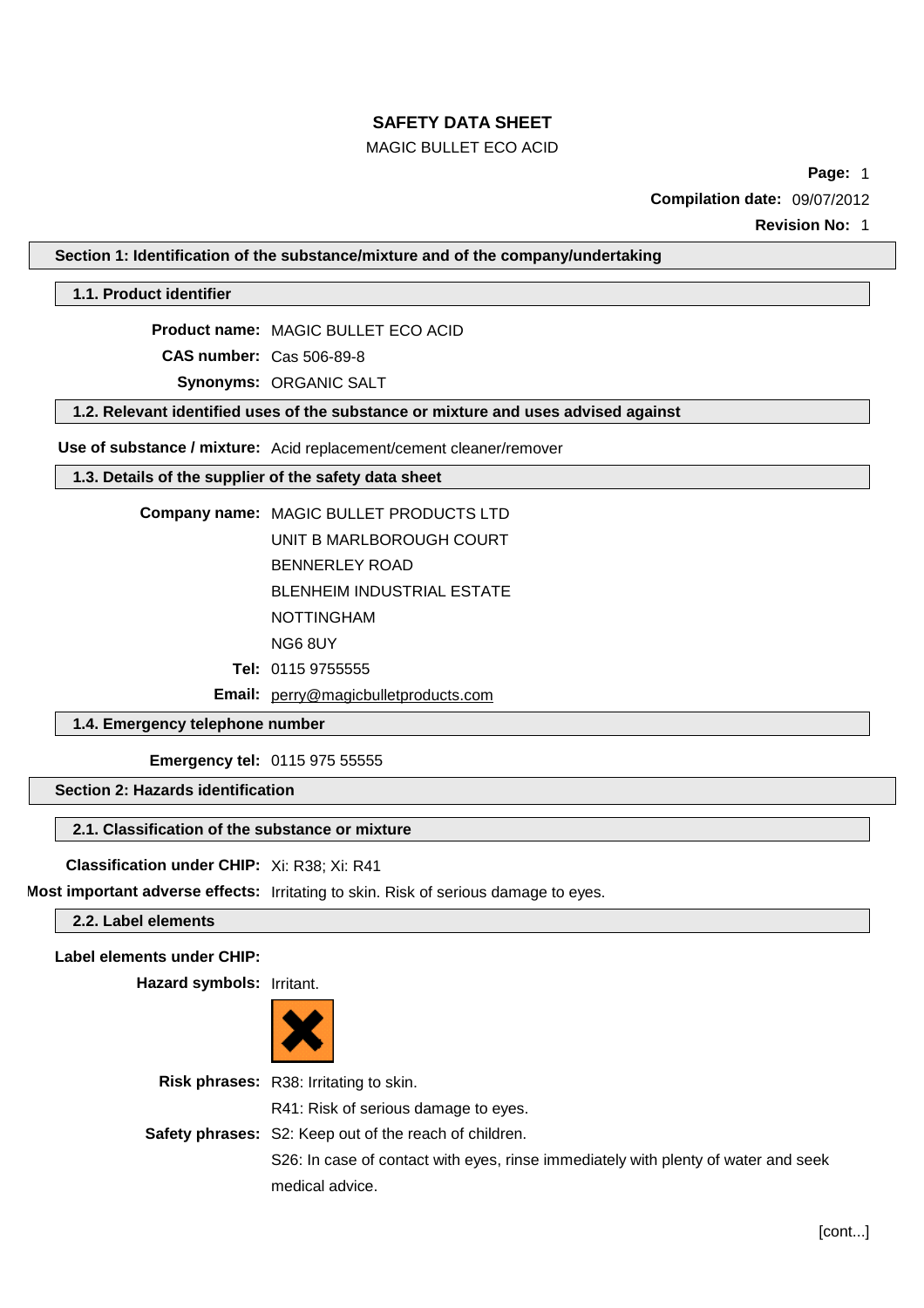## MAGIC BULLET ECO ACID

S39: Wear eye / face protection.

S46: If swallowed, seek medical advice immediately and show this container or label.

### **2.3. Other hazards**

**PBT:** This product is not identified as a PBT substance.

## **Section 3: Composition/information on ingredients**

# **3.2. Mixtures**

#### **Hazardous ingredients:**

MINERAL ACID SALT

| <b>EINECS</b>        | CAS     | <b>CHIP Classification</b> | <b>CLP Classification</b> | Percent    |
|----------------------|---------|----------------------------|---------------------------|------------|
|                      | -       | Xn: R22; Xi: R38; Xi: R41  |                           | 24-25%     |
| <b>GLYCOLIC ACID</b> |         |                            |                           |            |
| 201-180-5            | 79-14-1 | Xn: R22: C: R34            |                           | $0.9 - 5%$ |

#### **Section 4: First aid measures**

| 4.1. Description of first aid measures |                                                                                                      |  |
|----------------------------------------|------------------------------------------------------------------------------------------------------|--|
|                                        | <b>Skin contact:</b> Remove all contaminated clothes and footwear immediately unless stuck to skin.  |  |
|                                        | Wash immediately with plenty of soap and water.                                                      |  |
|                                        | Eye contact: Bathe the eye with running water for 15 minutes. Transfer to hospital for specialist    |  |
|                                        | examination.                                                                                         |  |
|                                        | <b>Ingestion:</b> Wash out mouth with water. Do not induce vomiting. If conscious, give half a litre |  |
|                                        | of water to drink immediately. Consult a doctor.                                                     |  |
|                                        | Inhalation: Remove casualty from exposure ensuring one's own safety whilst doing so.                 |  |
|                                        | 4.2. Most important symptoms and effects, both acute and delayed                                     |  |
|                                        | <b>Skin contact:</b> There may be irritation and redness at the site of contact.                     |  |
|                                        | Eye contact: There may be pain and redness. The eyes may water profusely. There may be               |  |
|                                        | severe pain. The vision may become blurred. May cause permanent damage.                              |  |
|                                        | Ingestion: There may be soreness and redness of the mouth and throat. Nausea and                     |  |
|                                        | stomach pain may occur.                                                                              |  |
|                                        | <b>Inhalation:</b> There may be irritation of the throat with a feeling of tightness in the chest.   |  |
|                                        | Delayed / immediate effects: Immediate effects can be expected after short-term exposure.            |  |
|                                        | 4.3. Indication of any immediate medical attention and special treatment needed                      |  |
|                                        | Immediate / special treatment: Eye bathing equipment should be available on the premises.            |  |

## **Section 5: Fire-fighting measures**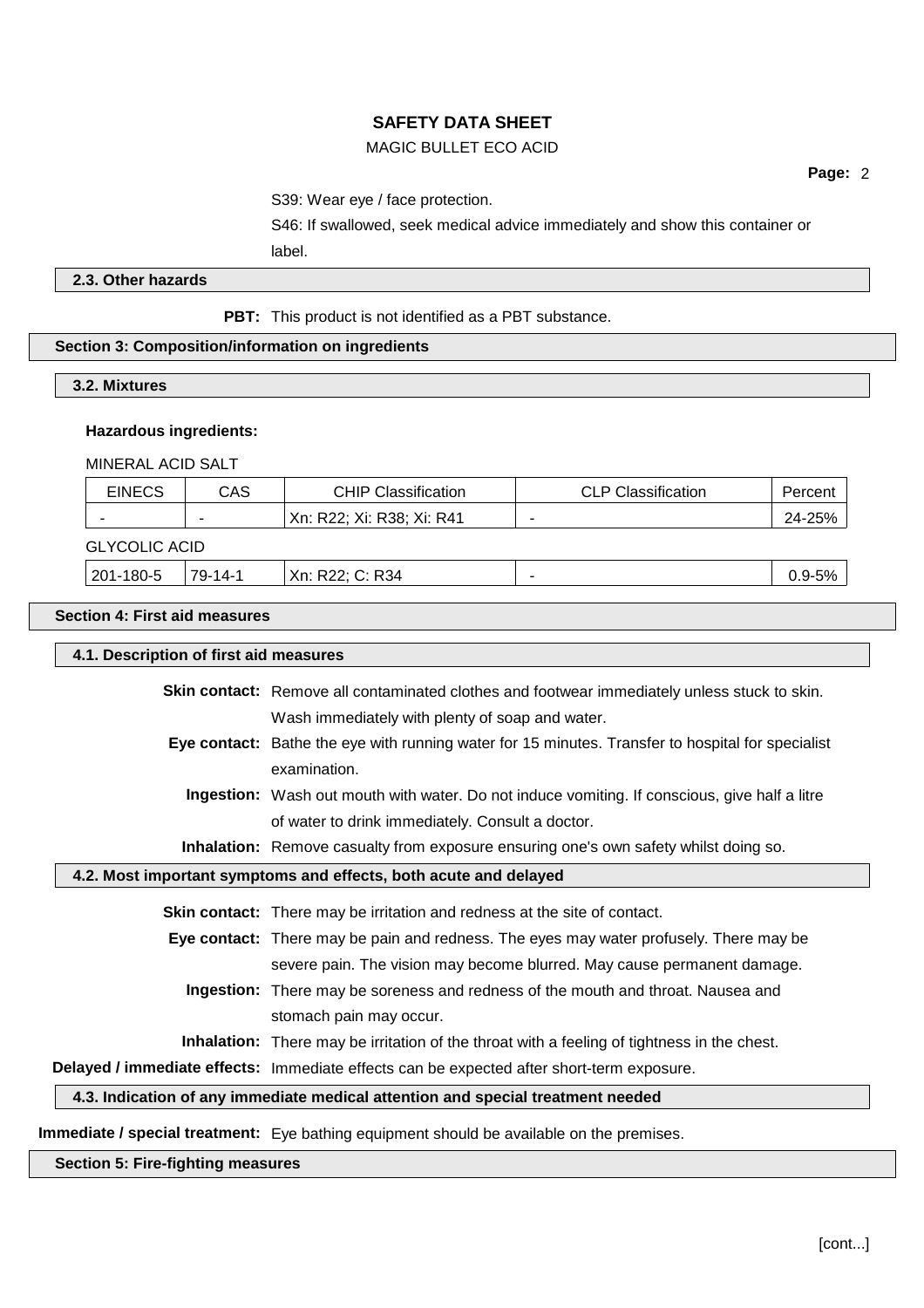# MAGIC BULLET ECO ACID

## **5.1. Extinguishing media**

**Extinguishing media:** Suitable extinguishing media for the surrounding fire should be used. Use water spray to cool containers.

## **5.2. Special hazards arising from the substance or mixture**

**Exposure hazards:** In combustion emits toxic fumes.

### **5.3. Advice for fire-fighters**

**Advice for fire-fighters:** Wear self-contained breathing apparatus. Wear protective clothing to prevent contact with skin and eyes.

**Section 6: Accidental release measures**

**6.1. Personal precautions, protective equipment and emergency procedures**

**Personal precautions:** Mark out the contaminated area with signs and prevent access to unauthorised personnel. Do not attempt to take action without suitable protective clothing - see section 8 of SDS. Turn leaking containers leak-side up to prevent the escape of liquid.

**6.2. Environmental precautions**

**Environmental precautions:** Do not discharge into drains or rivers. Contain the spillage using bunding.

#### **6.3. Methods and material for containment and cleaning up**

**Clean-up procedures:** Absorb into dry earth or sand. Transfer to a closable, labelled salvage container for disposal by an appropriate method.

# **6.4. Reference to other sections**

**Reference to other sections:** Refer to section 8 of SDS.

## **Section 7: Handling and storage**

#### **7.1. Precautions for safe handling**

**Handling requirements:** Avoid direct contact with the substance. Ensure there is sufficient ventilation of the area. Avoid the formation or spread of mists in the air.

#### **7.2. Conditions for safe storage, including any incompatibilities**

**Storage conditions:** Store in cool, well ventilated area. Keep container tightly closed.

#### **7.3. Specific end use(s)**

**Specific end use(s):** No data available.

#### **Section 8: Exposure controls/personal protection**

#### **8.1. Control parameters**

**Workplace exposure limits:** No data available.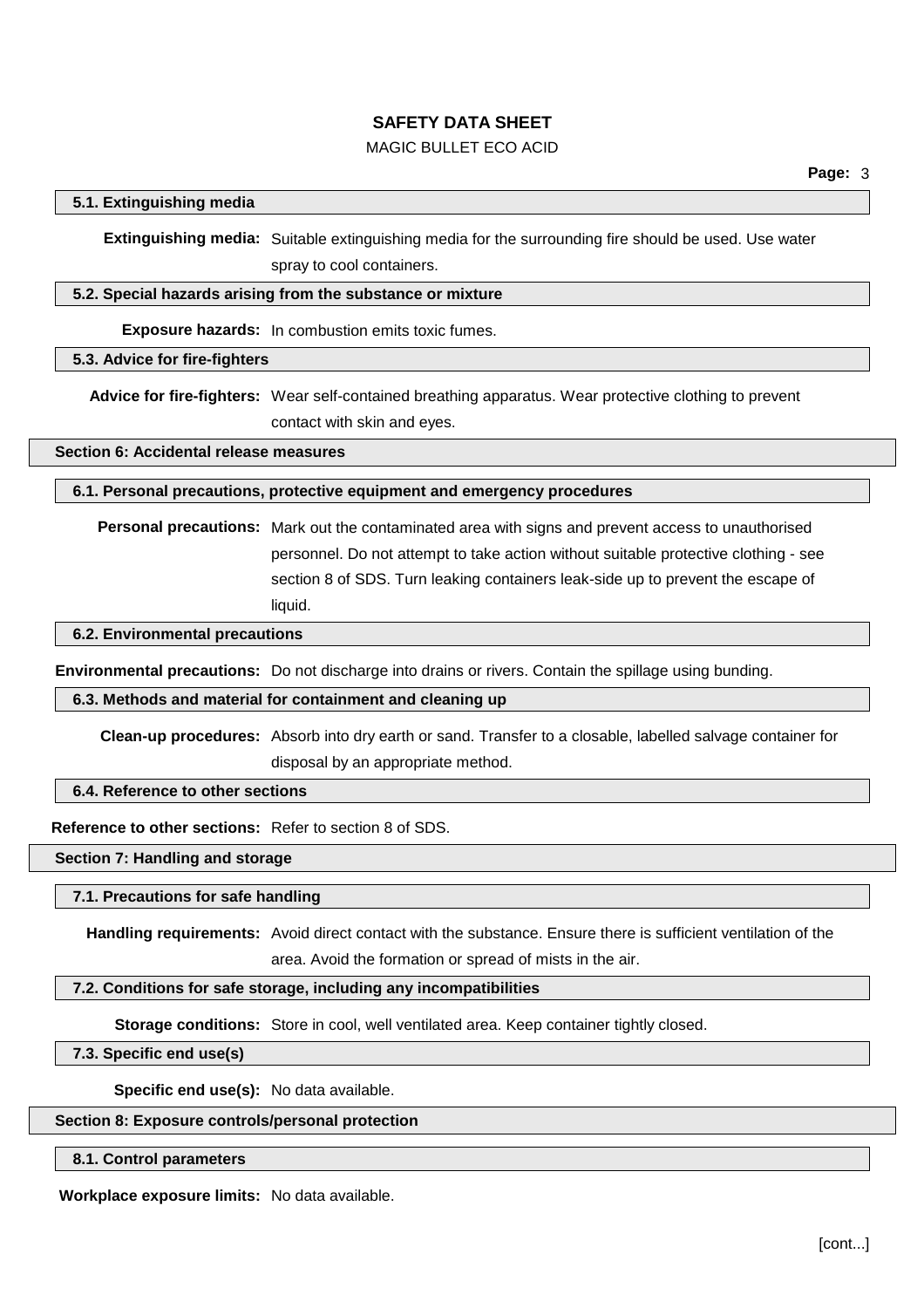## MAGIC BULLET ECO ACID

## **8.1. DNEL/PNEC Values**

**DNEL / PNEC** No data available.

## **8.2. Exposure controls**

**Engineering measures:** Ensure there is sufficient ventilation of the area. **Respiratory protection:** Self-contained breathing apparatus must be available in case of emergency. **Hand protection:** Protective gloves. **Eye protection:** Tightly fitting safety goggles. Ensure eye bath is to hand. **Skin protection:** Protective clothing.

#### **Section 9: Physical and chemical properties**

## **9.1. Information on basic physical and chemical properties**

| <b>State: Liquid</b>                |                                    |       |
|-------------------------------------|------------------------------------|-------|
|                                     | <b>Colour: Colourless</b>          |       |
|                                     | <b>Odour:</b> Characteristic odour |       |
| <b>Evaporation rate: Slow</b>       |                                    |       |
| <b>Solubility in water: Soluble</b> |                                    |       |
|                                     | Viscosity: Non-viscous             |       |
| Boiling point/range°C: 100c         |                                    | pH: 1 |
| <b>VOC g/l:</b> $n/a$               |                                    |       |
|                                     |                                    |       |

**9.2. Other information**

**Other information:** No data available.

# **Section 10: Stability and reactivity**

**10.1. Reactivity**

**Reactivity:** Stable under recommended transport or storage conditions.

#### **10.2. Chemical stability**

**Chemical stability:** Stable under normal conditions.

# **10.3. Possibility of hazardous reactions**

**Hazardous reactions:** Hazardous reactions will not occur under normal transport or storage conditions.

Decomposition may occur on exposure to conditions or materials listed below.

## **10.4. Conditions to avoid**

**Conditions to avoid:** Heat.

### **10.5. Incompatible materials**

**Materials to avoid:** Strong oxidising agents. Strong acids.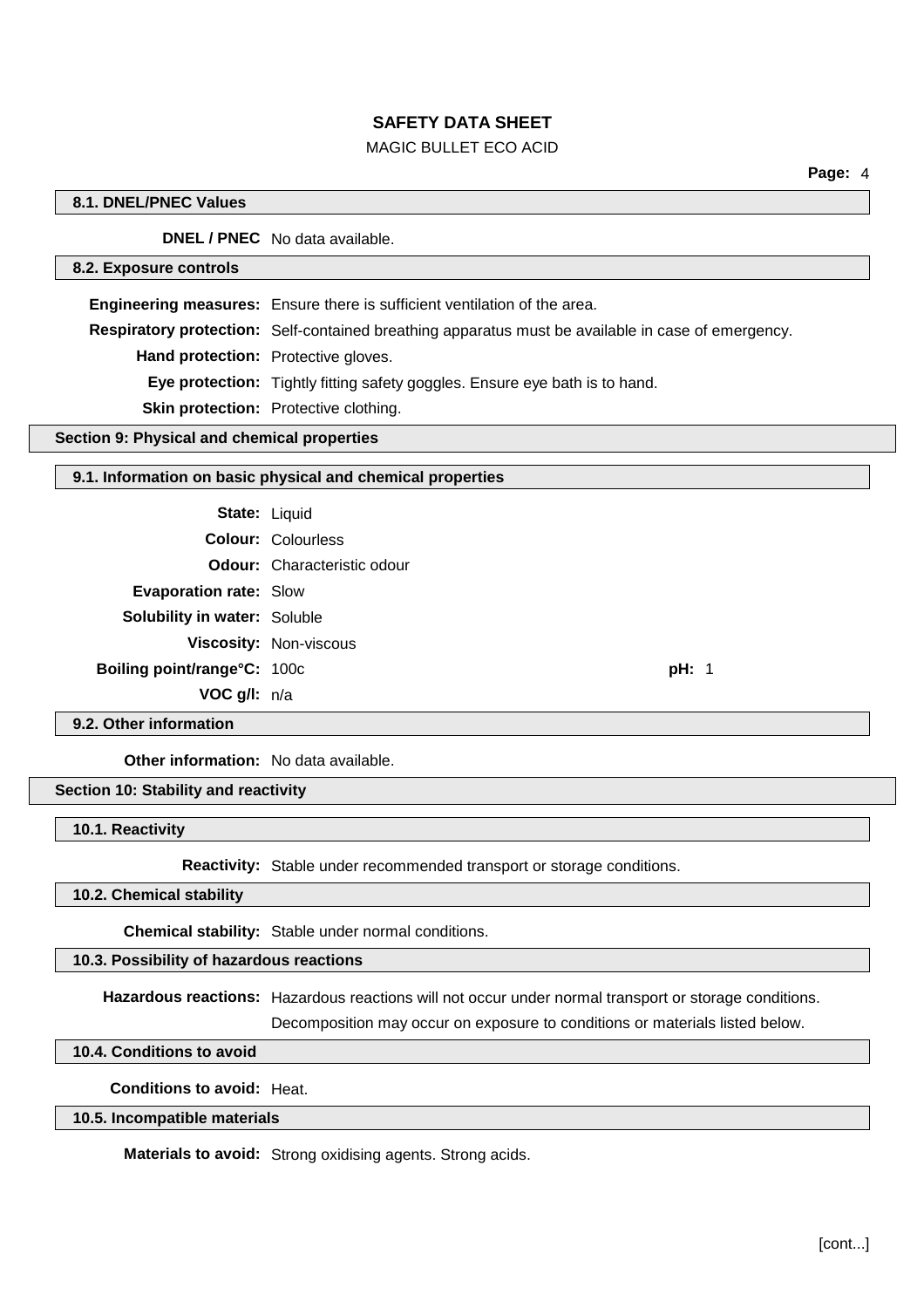# MAGIC BULLET ECO ACID

#### **10.6. Hazardous decomposition products**

**Haz. decomp. products:** In combustion emits toxic fumes.

#### **Section 11: Toxicological information**

#### **11.1. Information on toxicological effects**

#### **Relevant effects for mixture:**

| Effect     | ≺oute            | Basis                    |
|------------|------------------|--------------------------|
| Irritation | <b>DRM</b><br>ОP | calculated<br>Hazardous: |

**Symptoms / routes of exposure**

**Skin contact:** There may be irritation and redness at the site of contact.

**Eye contact:** There may be pain and redness. The eyes may water profusely. There may be severe pain. The vision may become blurred. May cause permanent damage.

**Ingestion:** There may be soreness and redness of the mouth and throat. Nausea and stomach pain may occur.

**Inhalation:** There may be irritation of the throat with a feeling of tightness in the chest.

**Delayed / immediate effects:** Immediate effects can be expected after short-term exposure.

#### **Section 12: Ecological information**

**12.1. Toxicity**

**Ecotoxicity values:** No data available.

## **12.2. Persistence and degradability**

**Persistence and degradability:** Biodegradable.

**12.3. Bioaccumulative potential**

**Bioaccumulative potential:** No bioaccumulation potential.

**12.4. Mobility in soil**

**Mobility:** Readily absorbed into soil.

**12.5. Results of PBT and vPvB assessment**

**PBT identification:** This product is not identified as a PBT substance.

**12.6. Other adverse effects**

**Other adverse effects:** Negligible ecotoxicity.

**Section 13: Disposal considerations**

**13.1. Waste treatment methods**

**Disposal operations:** Transfer to a suitable container and arrange for collection by specialised disposal company.